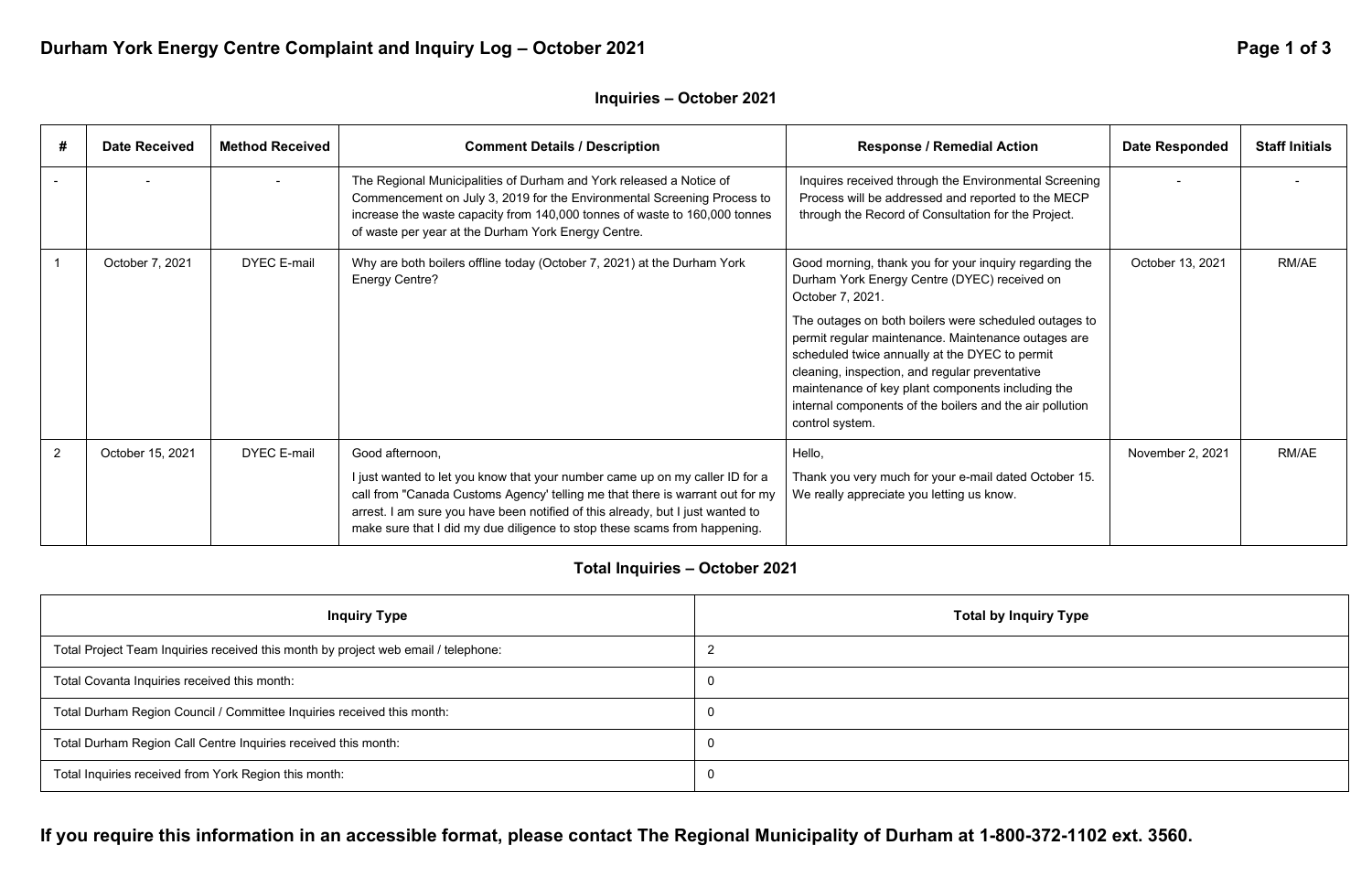## **Inquiry Type**

# Durham York Energy Centre Complaint and Inquiry Log - October 2021 **Page 2 of 3** Page 2 of 3

| <b>Inquiry Type</b>                                            | Total by |
|----------------------------------------------------------------|----------|
| Total Inquiries received from previous months in 2021 to-date: | 17       |
| Total Inquiries received in 2021 to-date:                      | 19       |